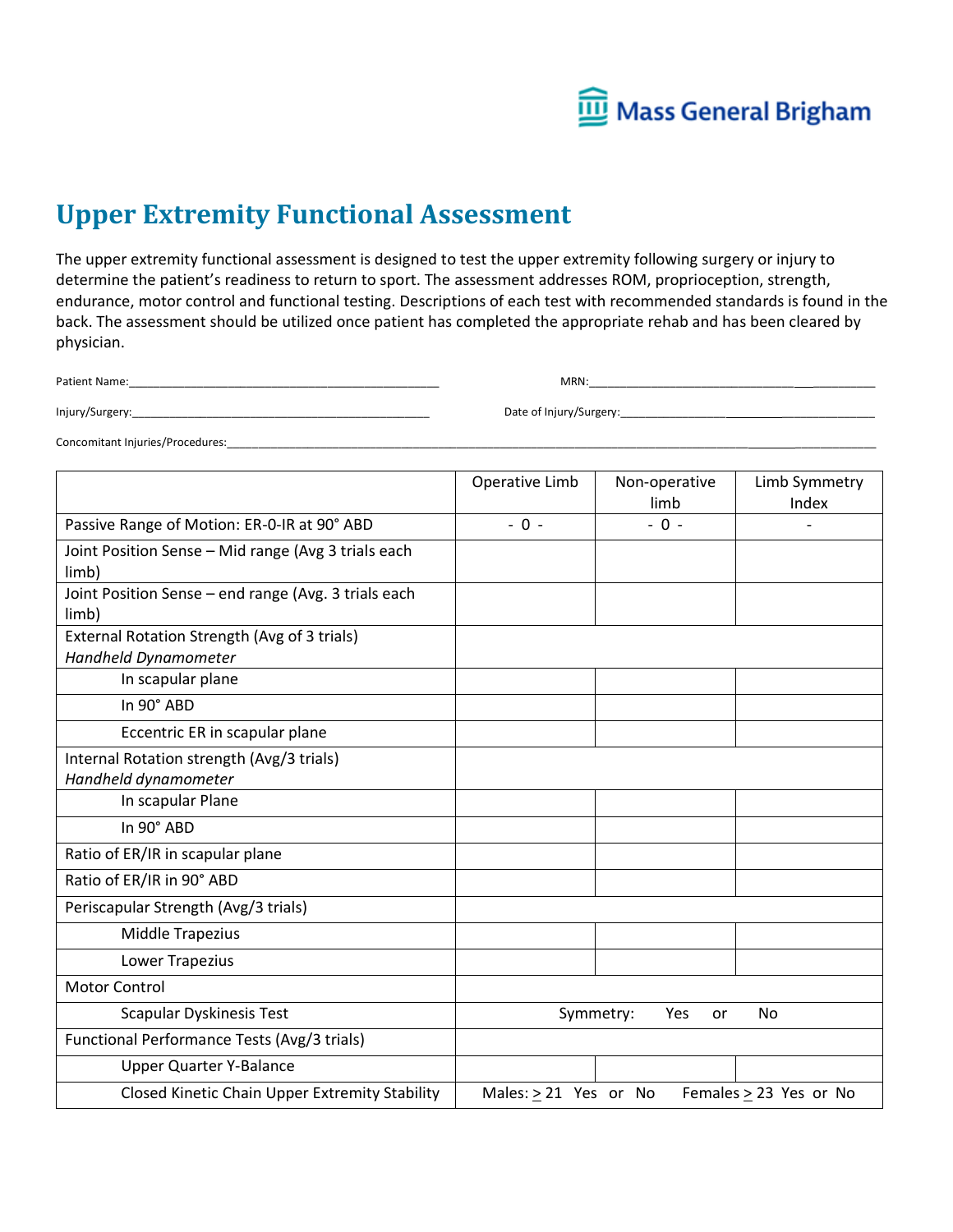| Single arm seated shot-put test   |     |    |  |  |
|-----------------------------------|-----|----|--|--|
| Shoulder Endurance                |     |    |  |  |
| Posterior shoulder endurance test |     |    |  |  |
|                                   |     |    |  |  |
| Cleared for sport activities.     | ۷۵ς | N۵ |  |  |

| Cleared for sport activities: | Yes | No |  |  |
|-------------------------------|-----|----|--|--|
| Recommendations:              |     |    |  |  |
|                               |     |    |  |  |
| Examiner:                     |     |    |  |  |

**Joint Position Sense:** Patient in supine. Arm ABD to 90 degrees with elbow flexed 90 degrees. Patient's eyes closed, move the patient's arm passively to an angle of either ER or IR, measure that angle. Then passively move the shoulder through ER and IR, then ask patient to actively reproduce the angle measured. Repeat at various angles for 3 trials and record for both mid-range and end range.

• A > 5 degrees error is considered abnormal

## *Strength Testing*

**External rotation strength:** Using a handheld dynamometer(HHD). Patient is supine and instructed to apply maximal isometric force against the HHD positioned just proximal to the wrist. Measured in both the scapular plane and in 90 degrees ABD. Average of 3 trials for each limb, in each position.

• Limb Symmetry: Involved > 90% of uninvolved

**Internal rotation strength:** Using an HHD. Patient is supine and instruct them to apply a maximal isometric force against the HHD positioned just proximal to the wrist. Measured in both scapular plane and in 90 degrees ABD. Average of 3 trials for each limb, in each position.

• Limb Symmetry: Involved  $\geq$  90% of uninvolved

**Eccentric external rotation strength:** Measured with the HUMAC system. Patient is seated and it is measured in both scapular plane and 90 degrees ABD. Average of 3 trials for each limb, in each limb.

• Limb Symmetry: Involved > 90% of uninvolved

**ER/IR Ratio:** Calculated for each limb based on the average of 3 trials. The average external rotation isometric strength is divided by the average internal rotation isometric strength.

• Limb Symmetry: involved arm > 90% of uninvolved arm

**Middle Trapezius:** Measured with HHD. Patient in prone with arm ABD 90 degrees. Instruct patient to apply maximal isometric force against the HHD that is proximal to the elbow in the horizontal abduction direction. Average of 3 trials for each limb.

• Limb Symmetry: Involved  $\geq$  90% of uninvolved

**Lower Trapezius:** Measured with HHD. Patient in prone with arm elevated to 120 degrees. Instruct patient to apply maximal isometric force applied against the HHD that is just proximal to the elbow in the elevation direction. Average of 3 trials for each limb.

• Limb Symmetry: Involved  $\geq$  90% of uninvolved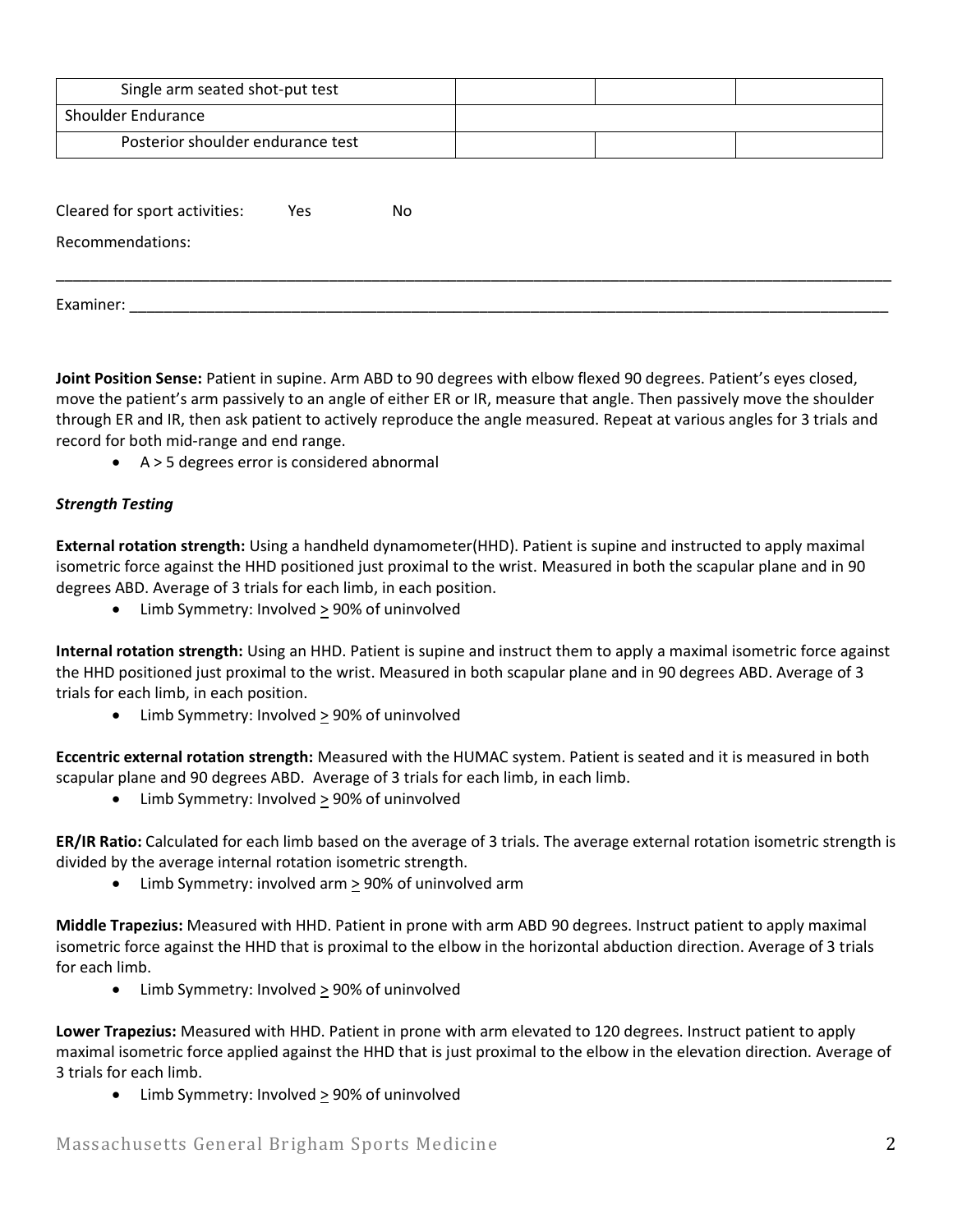### *Motor Control*

**Scapular dyskinesis test:** Patient is standing facing away from clinician. Patient's arms at the sides in neutral rotation. Bilateral shoulder flexion and ABD performed through the full range of motion. Arms elevated at a cadence of 25 bpm for 5 repetitions. Patients that weigh < 150lb use 3 lbs., patients weighing > 150lb use 5lbs. The clinician is determining if there is symmetry or asymmetry in scapulohumeral motion. Document the quality of motion.

### *Functional Performance tests*

**Upper Quarter Y-balance Test:** Patient in push-up position, with feet < 12 inches apart. Patient performs a maximal effort reach with the free hand in 3 directions: medial, superolateral and inferolateral (named in relation to stationary arm). Distance reached is recorded for each hand. Average the 3 trials for each direction. The sum of the 3 directions is calculated for total excursion score.

• Limb Symmetry: Involved > 90% of uninvolved

**Closed Kinetic Chain Upper Extremity Stability test (CKCUEST):** Place 2 strips of 1.5-inch athletic tape on the ground parallel to each other 36-inches apart. Starting Position: push-up position with one hand on each piece of tape. Males have knees off the ground, females may have knees on the ground in modified position. Move one hand across their body and touch the piece of tape on the opposite side, then return to starting position. Then perform with the opposite arm. Back should remain straight and hands and shoulders in a perpendicular position. Test is 15 seconds. Each tape touch is 1 repetition. Average of 3 trials.

**Single arm seated shot-put test:** Patient is long sitting with back against a wall/backrest. 2kg medicine ball is in their hand with elbow tucked against their torso as far back into the backrest/wall as possible. Opposite arm is on the patient's lap. Instruct patient to shot-put the medicine ball as hard as they can to throw the greatest distance. Patient's knees cannot bend. Test is repeated if the patient's test arm crosses midline, torso moved away from wall/backrest, knees bent, or preloaded before putting the ball. Average of 3 trials.

Limb Symmetry: Involved  $\geq$  90% of uninvolved

#### *Shoulder Endurance*

**Posterior shoulder endurance test:** Patient in prone with test shoulder off the table and arm perpendicular to the floor with elbow extended. Patient holds a weight that is 2% of bodyweight. Patient horizontally abducts the arm to 90 degrees at a cadence of 30 bpm. There is a 1 second hold at the top of the arc of motion. Repeat until patient fatigues indicated by inability to hold arm at top of the arc of motion (1 second), compensation with elevation of entire upper torso, verbal report of inability to continue. Total repetitions are counted for each side.

• Limb Symmetry: Involved  $\geq$  90% of uninvolved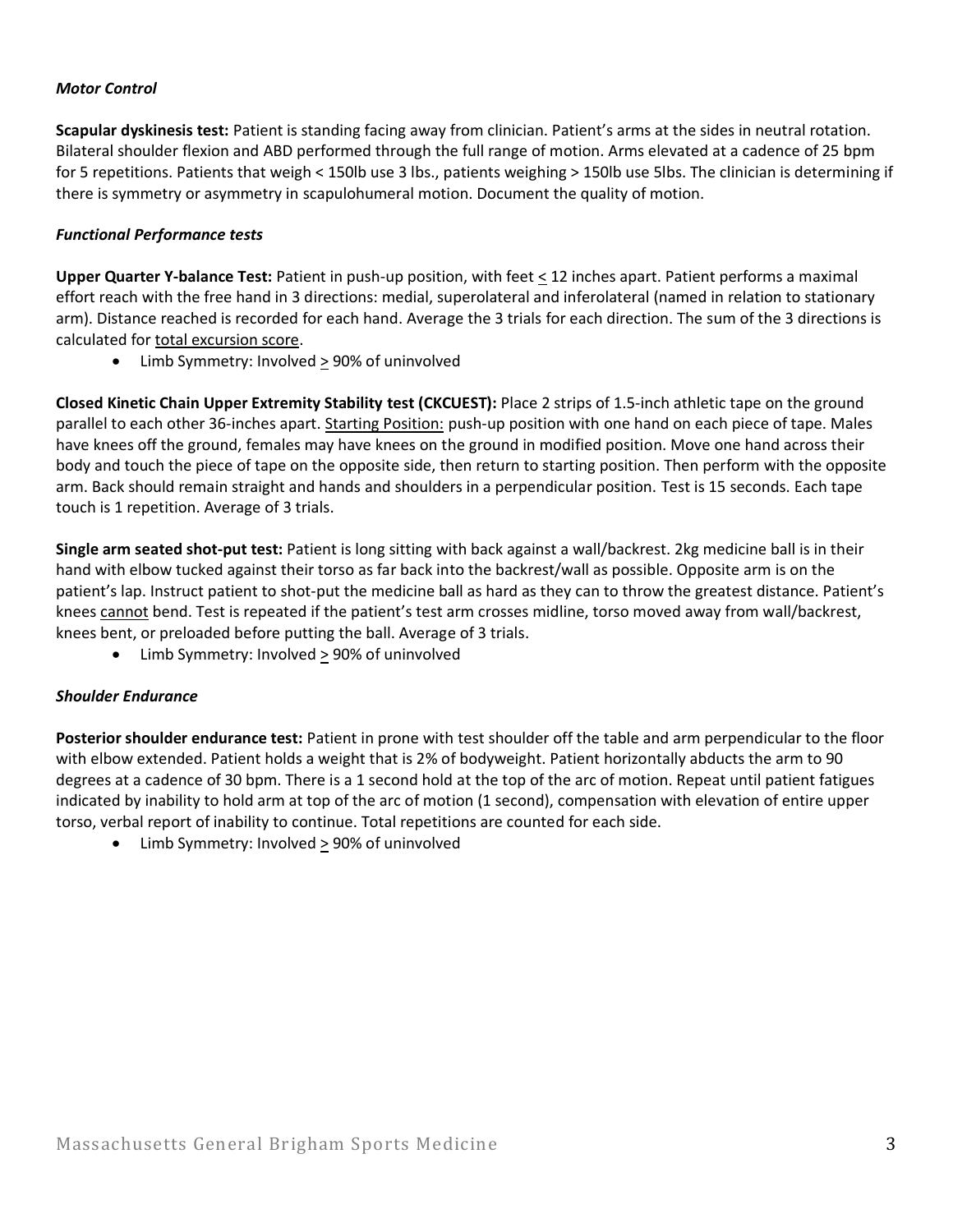References:

Ager LA, Roy JS, et al. Shoulder proprioception: how is it measured and is it reliable? A systematic review. *Journal of hand therapy.* 2017; 30: 221-231.

Chmielewski TL, Martin C, Lentz TA, et al. Normalization Considerations for Using the Unilateral Seated Shot-Put Test in Rehabilitation. *Journal of Orthopaedic & Sports Physical Therapy*. 2014;44(7):518-524. doi:10.2519/jospt.2014.5004

Davies GJ, Wilk KE, Irrgang J, Ellenbecker TS. The use of a Functional Testing Algorithm (FTA) to make qualitative and quantitative decisions to return athletes back to sports following shoulder injuries. *Clinical Orthopedic Rehabilitation: A Team approach.* 2018. Doi: 10.1016/b978-0-323-39370-6.00037-8.

De Oliveira VMA, Pitangui A, Nascimento V, et al. Test-retest reliability of the closed kinetic chain upper extremity stability test (CKCUEST) in adolescents. *The International Journal of Sports Physical Therapy*. 2017; 12(1): 125-132.

Lee D-R, Kim LJ. Reliability and validity of the closed kinetic chain upper extremity stability test. *Journal of Physical Therapy Science*. 2015;27(4):1071-1073. doi:10.1589/jpts.27.1071

McClure P, et al. A clinical method for identifying scapular dyskinesis, part 1: reliability. *Journal of athletic training.* 2009; 44(2): 160-164.

Michener LA, Boardman ND, et al. Scapular muscle tests in subjects with shoulder pain and functional loss: reliability and construct validity. *Physical therapy.* 2005; 85(11): 1128-1138.

Moore SD, Uhl TL, et al. Improvements in shoulder endurance following a baseball specific strengthening program in high school baseball players. *Sports health.* 2013; 5(3): 233-238.

Pontillo M, Spinelli BA, Sennett B. Prediction of In-season shoulder injury from preseason testing in Division I collegiate football players. *Sports Health*. 2014;6(6): 497-503.

Pontillo M, Sennett BJ, Bellm E. Use of an upper extremity functional testing algorithm to determine return to play readiness in collegiate football players: A case series. *International Journal of Sports Physical Therapy*. 2020;15(6):1141-1150. doi:10.26603/ijspt20201141

Roush JR, Kitamura J, Waits MC. Reference values for the closed kinetic chain upper extremity stability test (CKCUEST) for collegiate baseball players. *North American Journal of Sports Physical Therapy.* 2007; 2(3): 159–163.

Schwiertz G, Bauer J, Muehlbauer T. Upper Quarter Y Balance test performance: Normative values for healthy youth aged 10 to 17 years. *PLoS ONE*. 2021;16(6): e0253144[. https://doi.org/10.1371/journal.pone.0253144.](https://doi.org/10.1371/journal.pone.0253144) Accessed on July 1, 2021.

Tucci HT, Martins J, Sposito GC, et al. Closed kinetic chain upper extremity stability test (CKKUEST): a reliability study in persons with and without shoulder impingement syndrome. *BMC Musculoskeletal disorders.* 2014;15(1):1-9[. http://www.biomedcentral.com/1471-2474/15/1.](http://www.biomedcentral.com/1471-2474/15/1) Accessed on July 1, 2021.

Westrick RB, Miller JM, Carrow SD, Gerber JP. Exploration of the Y-balance test for assessment of the upper quarter closed kinetic chain performance. *The International Journal of Sports Physical Therapy.* 2012; 7(2): 139-147.